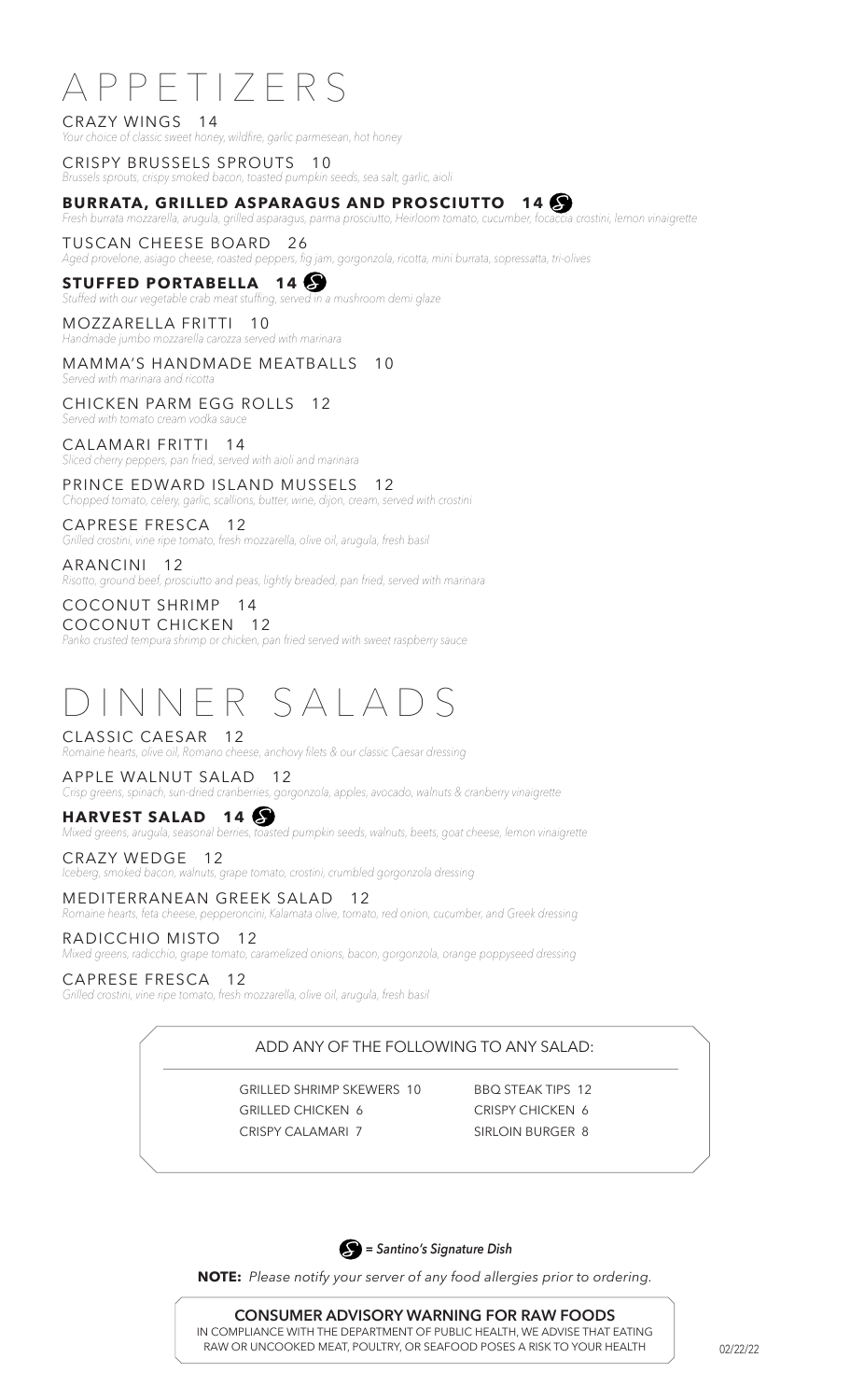# BURGERS & PANINI

*Served with homemade onion rings, fries, mac & cheese (add \$2) tater tots (add \$2) side caeser (add \$2)*

THE BOMB 16 *Shaved Sirloin, peppers, onions, mushrooms and cheese* 

PRIMA BURGER 14 *Chopped Sirloin Burger, lettuce, tomato, bacon, onion, and cheese* 

COWBOY BURGER 14 *Chop sirloin burger, gorgonzola, caramelized onions and marsala crimini mushrooms* 

FRIED EGG BURGER 14 *Chop sirloin burger, fried egg, bacon, avocado and cheese* 

**SANTINO'S STEAK & CHEESE 14**  *Hand cut sirloin medallions, steak seasoning, american cheese, baguette* 

CRISPY CHICKEN CAPRESE 14 *Chicken cutlet, roasted peppers, tomato, fresh bufula mozzarella, arugula, prosciutto* 

CHICKEN OR EGGPLANT PARM PANINI 12 *Chicken cutlet or eggplant, marinara, mozzarella, baguette* 

MEATBALL PROVOLONE 12 *Mamma maria homemade meatballs, marinara and provolone*

# PIZZA

**SANTOS BAR RUSTIC PAN PIZZA 16** *Garlic, fresh pesto, grilled chicken, tri-mushroom and burrata* 

CHEESE OR CREATE YOUR OWN PIZZA 12/15

ROASTED TRI PEPPER 15/19 *Garlic spread, fresh tomato, roasted tri pepper, fresh basil, and ricotta* 

MARGARITA 16/20 *Fresh mozzarella, plum tomato sauce and fresh basil* 

**FIG AND GOAT CHEESE 16/ 20** *Fig, goat cheese, arugula and prosciutto* 

SOPRESSATTA 16/20 *Tomato sauce, mozzarella, sopressatta and caramelized onion* 

BIANCA FORMAGGI 16/20 *Olive Oil, fresh roasted garlic, fresh basil, bufala mozzarella, ricotta, goat cheese, and parmesan* 

**RUSTICA 16/20** *Tomato sauce, prosciutto, caramelized onions, ricotta, goat cheese, fresh basil* 

MEAT LOVERS 15/19 *Tomato sauce, Mamma's meatballs, sausage, pepperoni and mozzarella cheese* VEGAN 15/19 *Zucchini, mushroom, tomato and caramelized onion topped with mixed greens and drizzled with balsamic glaze* 

# P A S T A

PASTA BOLOGNESE 18 (PAPPARDELLE OR BOMBOLINI) *Fresh pasta tossed in a country tomato sauce with beef & homemade sausage, topped with burrata mozzarella* 

**SANTINO'S MAC & CHEESE 18** *Loaded with bacon, prosciutto, cheddar, ricotta, romano, mozzarella toped with panko and oven baked*

LOBSTER MAC & CHEESE 28

BUTTERNUT RAVIOLI 16 *Homemade butternut ravioli simmered with prosciutto & spinach in a sage brown butter sauce (with grilled chicken add 8) (with shrimp add 10)*

FETTUCCINI CARBONARA WITH GRILLED CHICKEN 22 *Spinach, prosciutto, smoked bacon, peas, broccoli, Romano, light cream, fresh pasta, topped with a fried egg and grilled chicken*

FETTUCCINI WITH CLAMS, MUSSELS & CALAMARI 20 *Fresh littleneck clams, mussels & calamari with fresh basil, garlic, tomato, scampi style or plum tomato sauce* 

SHRIMP SCAMPI WITH ANGEL HAIR 26 *Shrimp, cherry tomato, garlic, fresh spinach, lemon zest, romano, soft ricotta, fresh parsley* 

MAMMA'S HANDMADE LOBSTER RAVIOLI WITH SHRIMP 28

*Simmered with sun-dried tomato and scallion in a plum tomato sherry cream sauce*

MAMMA MARIA'S RAVIOLI RUSTICA (CHICKEN 22 / VEAL 24) *Wild mushrooms, sun-dried tomatoes, green onions, garlic & fresh rosemary, plum tomato demi glaze and baby spinach* 

SEAFOOD DI MARE 22

*Shrimp, clams, and mussels simmered in our plum and fresh basil tomato sauce, tossed with angel hair* 

RIGATONI ALA VODKA 16 *Fresh rigatoni with vodka sauce* 

# **PIZZA TOPPINGS:**

*(\$1.00 per topping unless specified below)*

ARTICHOKE HEARTS, BACON, BROCCOLI, BURRATA **(\$3)**, CARAMELIZED ONIONS, EGGPLANT, GORGONZOLA, GRILLED CHICKEN **(\$4)**, MUSHROOMS, ONIONS, PEPPERS, PEPPERONI, PEPPERONCINI, PROSCIUTTO **(\$4)**, RICOTTA **(\$3)**, ROASTED EGGPLANT (\$3), ROASTED GARLIC **(\$3)**, ROASTED PEPPERS, SAUSAGE, SPINACH, SOPRESSATTA **(\$3)**, SUN-DRIED TOMATO **(\$3)**, TOMATO

> **SIDES OF FRESH PASTA \$8**

*To accompany any meal*

CHOICE OF PASTA

ANGEL HAIR, FETTUCCINI PAPPARDELLE BOMBOLINI

CHOICE OF SAUCE CALABRESE, PESTO ALFREDO MARINARA